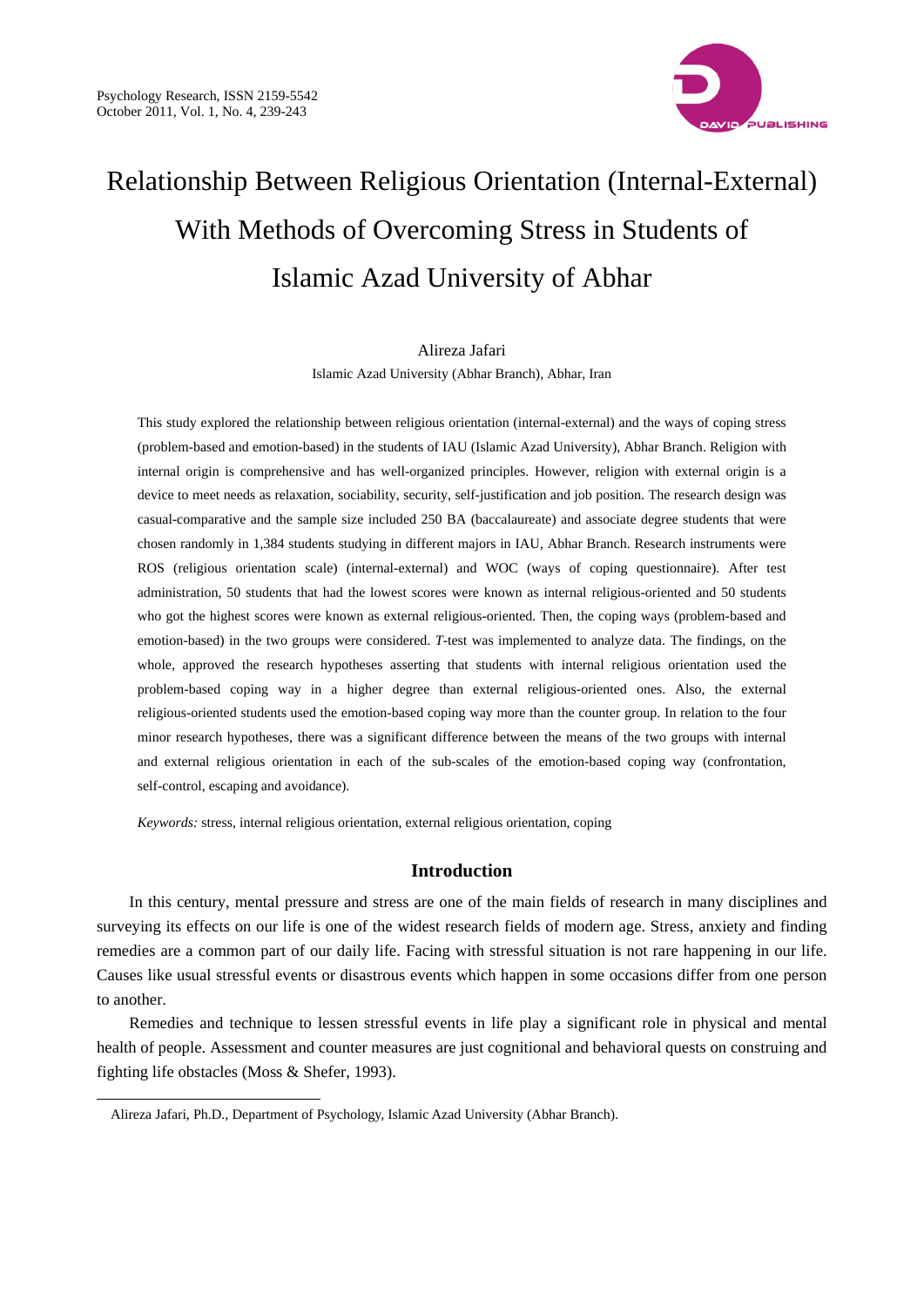# 240 RELATIONSHIP, RELIGIOUS ORIENTATION, METHODS OF OVERCOMING STRESS

In primary appraisal discussion, an even may be considered threatening or safe by observer. In secondary appraisal discussion, type of counter measure, which need to be taken by individual in a specific condition and also facilities and capabilities to settle them are under focus. Recognition of danger and its intensity depend on facilities the individual believes has access to, which is based on information he/she may have about environment, life experiences and personal specifics. Fresh information may affect individual's appraisal about the situation for reassessment (Azad, 1999).

A characteristic or environmental variable may act as a stress regulator under influence of individual dependency to specific countering strategy. First, it is possible to influence semantic assessment of events (threat/no threat). Second, it is possible to influence counter measures resources (as cited in Mokhtari, 2010).

Previous researches have shown that being a religious is very effective on regulating intense crisis during life. For instance, Cook and Wimerly (1983) reported that feeling religious commitment is effective on the way parents cope with devastating news about their children cancer and blood disorders (Park & Cohen, 1990).

Recently, many researches have been conducted about correlation between religious beliefs and metal well-being (Ellison, 1994).

However, some researchers have argued about unclear and misty relation between different aspects of piousness and psychological compatibility. It seems that religious beliefs may have both negative and positive effects on mental health, and based on personal religious viewpoints, the same event leads to different consequences.

Tylor (1983) in his study, for example, on cancer patients observed that some patients construed cancer as a divine test of faith, while others considered it just as a threat (Park & Cohen, 1990).

Allport (1963) believed that we have all we need for mental health. In this regard, he emphasized on importance of religious beliefs and mental health (Janbozorgi, 1999).

Nazar Wicklin (1990) argued that difference between internal and external religion plays the main role regarding experimental studies on religion. Allport and Ross (1967) believed that shortest path for thematic classification of religion is to say a person with external motivation utilizes his/her religious beliefs while one how is motivated internally actually live with his/her religion.

A person with internal religious beliefs finds what needed for motivation in religion. It is not possible to distinguish between character and religion of these people. This is the reason why people with external religious motivation look for other goals by walking toward religion. In other words, they step toward God while having themselves in mind (as cited in Viten, 1994).

Watson (1994) believed that religious approaches may be used as an experimental pattern for identifying relation between faith purity and characteristics and mental health.

Looking at what mentioned earlier, the main question in this research was that "Whether religious approaches of individuals are effective on how they cope with stressful situations?".

# **Research Methodology**

This research tries to survey and crystallize relation between religious approaches (internal-external) and coping with stress (issue-based/anxiety-based). Case study in this research is comprised of all students in IAU (Islamic Azad University), Abhar Branch in academic year of 2005-2006, including 250 BA (baccalaureate) and associate level students selected randomly. In this matter, students' information based on their field of study, gender and academic department was gathered from the university datacenter, afterward, some fields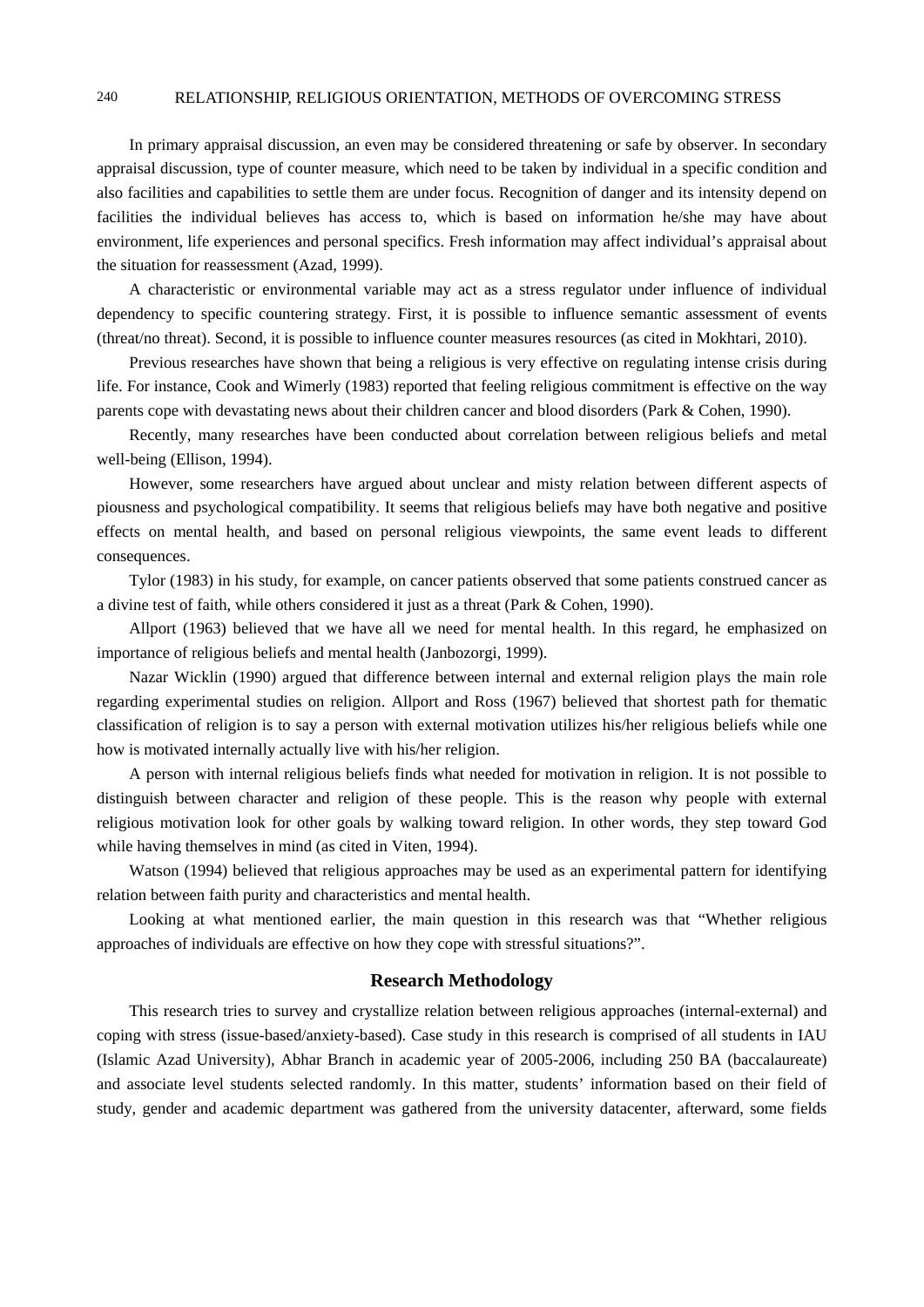were selected randomly. Afterward, students were studied using Allport's religious approach scale (internal/external) and asked to answer Lazrous and Flokmen's comparative questionnaire. Subsequently, 50 students with lowest score in religious approach test were classified in external religious approach group. Afterward, researchers defined coping techniques applied by members of this group. At the end of the test, using research data resulted from *T-*test on two independent groups in SPSS (statistical package for the social sciences) software, research hypotheses where analyzed for defining religious approaches (internal-external) and coping method (issue-based/anxiety-based).

Tables 1, 2, 3 and 4 are some examples.

### Table 1

|        | Statistical indexes Frequency |                   |  |
|--------|-------------------------------|-------------------|--|
| Gender |                               | Percentage $(\%)$ |  |
| Male   | 95                            | 39.6              |  |
| Female | 155                           | 61                |  |
| Total  | 250                           | 100               |  |

# *Frequency and Gender Percentage in Study Group*

## Table 2

| Frequency and Age Percentage in Study Group |  |  |  |
|---------------------------------------------|--|--|--|
|---------------------------------------------|--|--|--|

| $\mathbf{I}$<br>$\sim$<br>$\circ$ | $\circ$<br>$\checkmark$<br>$\mathbf{I}$ |                |  |
|-----------------------------------|-----------------------------------------|----------------|--|
| Age (year)                        | Statistical indexes<br>Frequency        | Percentage (%) |  |
| 19                                | $46\,$                                  | 18.4           |  |
| $20\,$                            | $50\,$                                  | $20\,$         |  |
| $21\,$                            | 41                                      | 16.4           |  |
| $22\,$                            | 54                                      | $20\,$         |  |
| 23                                | $18\,$                                  | 7.2            |  |
| $24\,$                            | $18\,$                                  | 7.2            |  |
| 25                                | 10                                      | $\overline{4}$ |  |
| $26\,$                            | $\mathfrak{Z}$                          | $1.2\,$        |  |
| $27\,$                            | 2                                       | $0.8\,$        |  |
| $28\,$                            | 3                                       | $1.2\,$        |  |
| 30                                | $\overline{2}$                          | $0.8\,$        |  |
| 32                                | 2                                       | $0.8\,$        |  |
| 33                                | $\mathbf{1}$                            | 0.4            |  |
| Total                             | 250                                     | 100            |  |

#### Table 3

*Frequency and Field of Study Percentage in Study Group* 

| Field of study            | Statistical indexes<br>Frequency | Percentage $(\%)$ |
|---------------------------|----------------------------------|-------------------|
| Engineering and technical | 52                               | 20.8              |
| Basis sciences            | 38                               | 15.2              |
| Humanities                | 153                              | 61.2              |
| Nursing                   |                                  | 2.8               |
| Total                     | 250                              | 100               |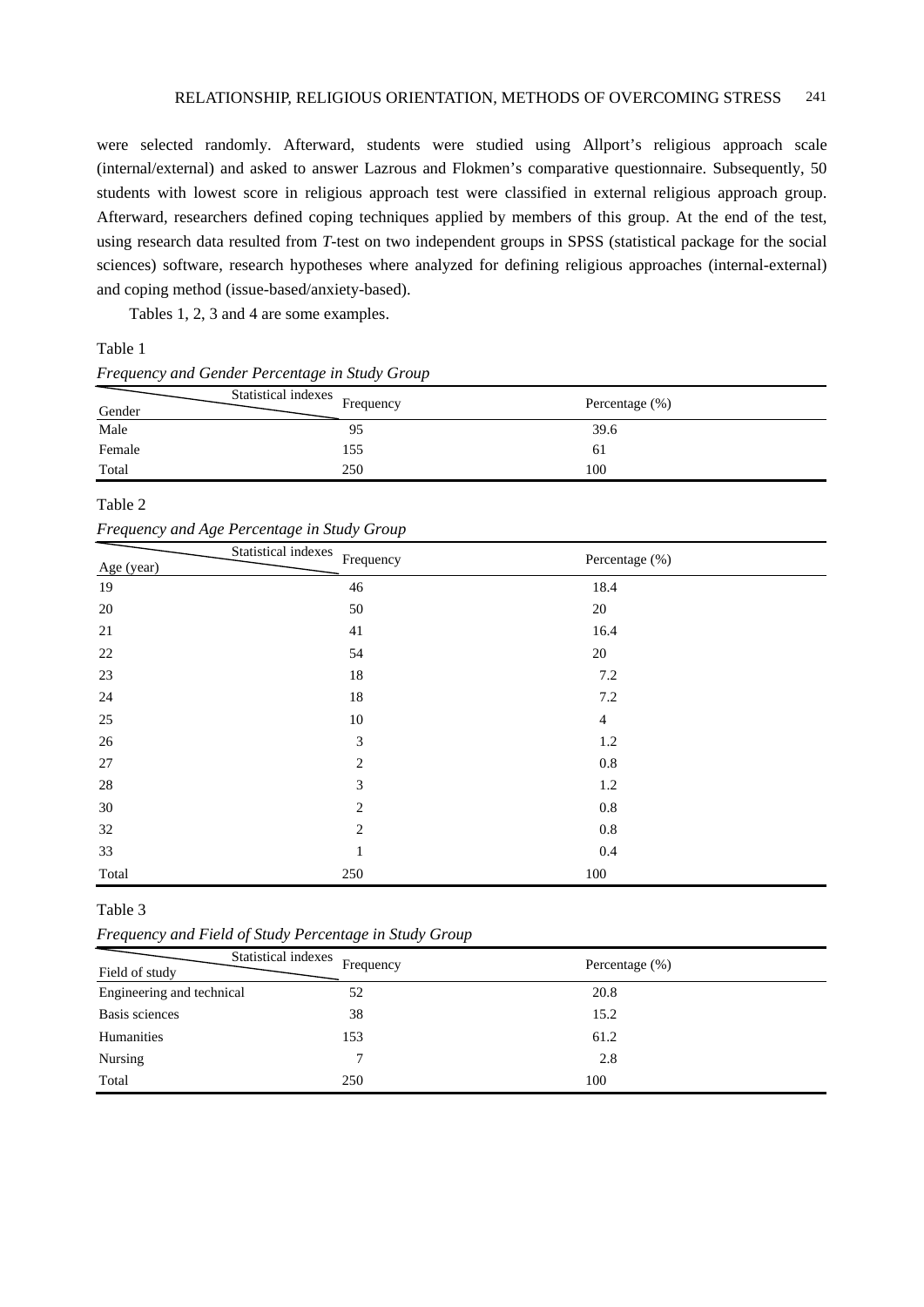#### Table 4

*Independent T-test Among Students With Internal/External Religious Approaches in Issue-Based Cope Techniques* 

| Statistical indexes Number<br>Field of study |    | Average | Standard deviation | Standard error |
|----------------------------------------------|----|---------|--------------------|----------------|
| Internal                                     | 50 | 28.41   |                    | . . 14         |
| External                                     | 50 | 33.86   |                    | .14            |
|                                              |    |         |                    |                |

*Notes. T* = 3.25; *df* = 98; *P* < 0.001.

# Table 5

*Independent T-test Among Students With Internal/External Religious Approaches in Anxiety-Based Cope Techniques* 

| Statistical indexes Number<br>Field of study |    | Average       | Standard deviation | <b>Standard Error</b> |
|----------------------------------------------|----|---------------|--------------------|-----------------------|
| Internal                                     | 50 | ЭI            | 7.92               |                       |
| External                                     | 50 | つく つ<br>. . ب | 9.18               |                       |

*Notes. T* = 2.59; *df* = 98; *P* < 0.002.

#### **Measurement Tools**

Allport's internal-external religious approach scales, ROS (religious orientation scale), and Lazarous and Folkman's cope methods scale, WOC (ways of coping questionnaire), are the two tools for assessing religious approaches and stress cope technique relation. What follows is to give reader a brief description of each tool.

Allport's religious approach questionnaire is a 20-step scale comprising 11 items for internal and nine items for external religious approaches. According to Allport, there is correlation of -0.21 between internal and external religious approaches. In some other studies, including Figen's works, the correlation is calculated equal to -0.20, which is significantly close to Allport's calculated correlation (Donahue, 1985).

Pointing order follows Likret's scale: 5: "Completely disagree"; 4: "Almost disagree"; 2: "Almost agree"; and 1: "Completely agree". Generally, lower points usually gained by people with internal religious approach, while higher points won by those with external religious approach and, based on scores distribution in religious approach scale, those with points between higher and lower 30% are selected as two main case studies.

Lazarous and Folkman's cope questionnaire (WOC) generally comprises of 66 articles, which measures six issue-based/anxiety-based cope methods. According to Lazaros, internal stability of from 0.79 to 0.66 is advised for each cope technique. Cope scales in the questionnaire are: 1: cope/facing method; 2: avoiding; 3: self-control; 4: seeking social support; 5: responsibility; and 6: evasion/escaping

There are some other questions that may not be classified in the above six groups. Issue-based section includes four positive specifics, such as seeking social support, responsibility, finding reasonable solution and assessment, and four negative specifics, such as facing, avoiding, self-control and evasion.

# **Findings**

Results of the study are analyzed in two sections including deductive and descriptive. In case of descriptive result analysis, frequency and gender percentage among 250 participants, among who 95 (39.6%) are males, 155 (61%) are females, 56 participants under 22 (24.7%) with highest frequency and one (0.3%) 33 years old participant with lowest frequency. Among 250 participants, 52 (20.8%) participants were in engineering and